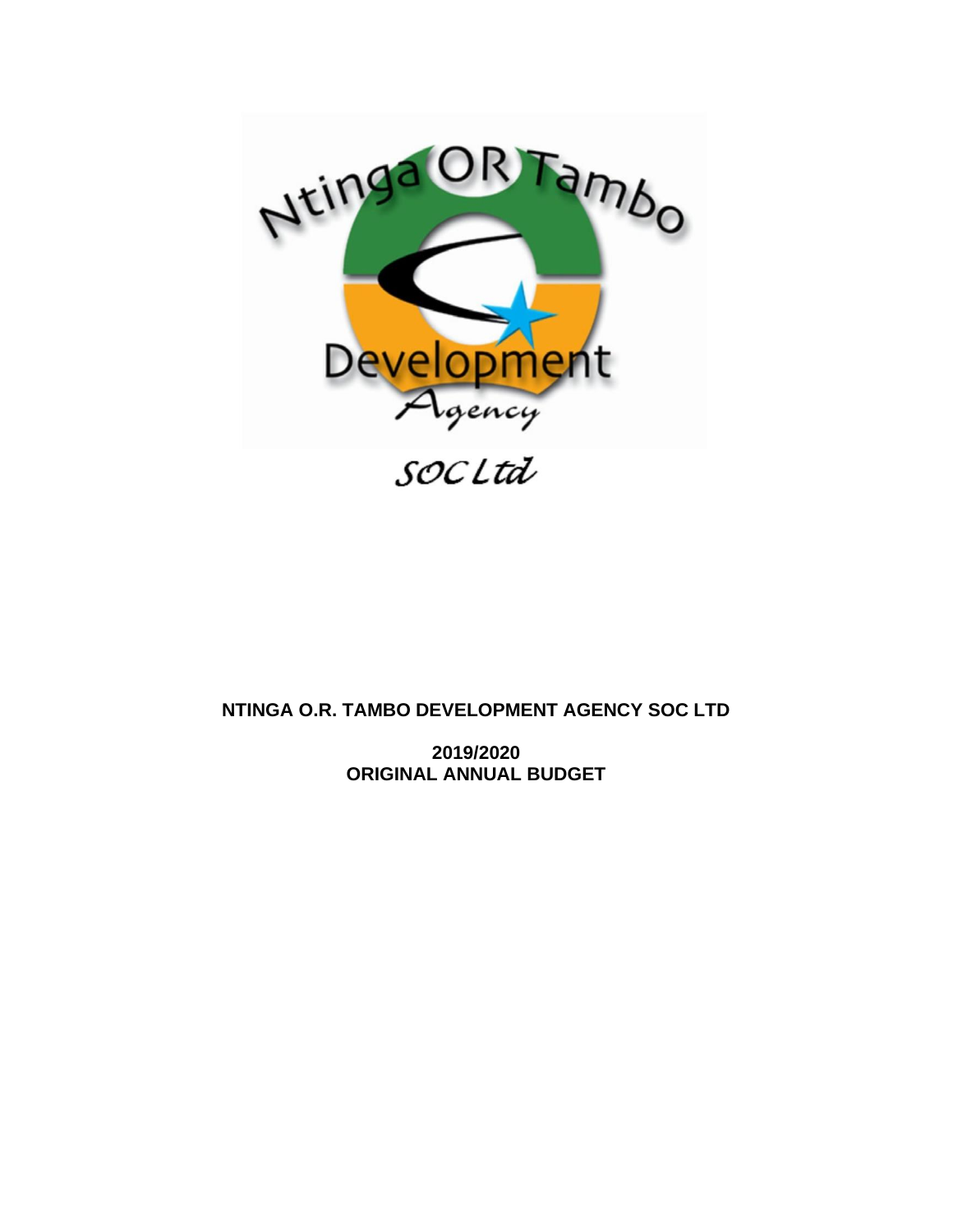# **Table of Contents**

| 4.2 Overview of alignment of annual budget with service delivery agreement 6 |
|------------------------------------------------------------------------------|
|                                                                              |
|                                                                              |
|                                                                              |
|                                                                              |
|                                                                              |
| 7. QUALITY CERTIFICATION BY CHIEF EXECUTIVE OFFICER  7                       |
|                                                                              |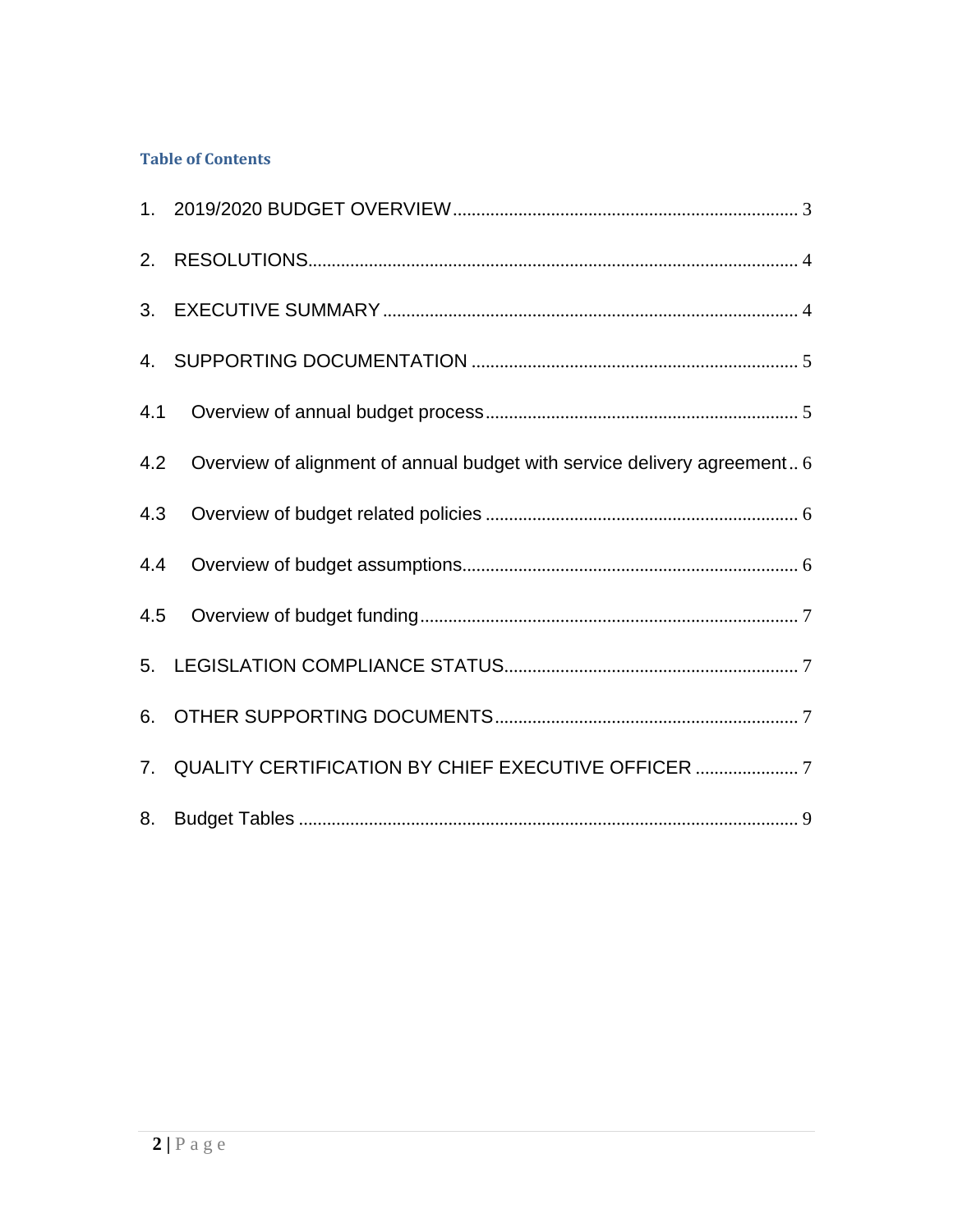#### <span id="page-2-0"></span>**1. 2019/2020 BUDGET OVERVIEW**

- 1.1 Ntinga O.R. Tambo Development Agency SOC LTD is operating as a wholly owned implementing agent of the parent municipality, O.R. Tambo District Municipality (ORTDM). The Entity's mandate is derived from the Constitution of the Republic of South Africa, 1996 (Act 108 of 1996) and Section  $84(1)(a)(b)(d)(k)(m)(n)$ &(p) of Municipal Structures Act, 1998 (Act 117 of 1998).
- 1.2 The mandate of the Agency is to perform any activity which falls within the functions and powers of O.R. Tambo District Municipality (parent municipality) as contemplated in Section 84(1) of the Municipal Systems Act, 2000 (Act 32 of 2000) in particular Section 84 (1) being:
	- a) Integrated development planning;
	- b) Potable water supply systems;
	- c) Domestic water-water and sewage disposal systems;
	- d) Fresh Produce Markets and Abattoirs;
	- e) Local tourism;
	- f) Municipal public works and
	- g) Collection of taxes, levies and duties.
	- h) Any other activity agreed upon with the parent municipality, provincial and national governments and the private sector (any other related function, in partnership with either Public or Private Sector).
- 1.3 In implementing the above mandate the Entity has developed a strategy anchored on the following four goals:-
	- Goal 1: Sustainable Water Services (water supply and sanitation) Systems
	- Goal 2: Enhanced and Enabled Full Value Chains (upstream and downstream) for Agricultural Produce, Markets, Abattoirs and Aquaculture.
	- Goal 3: Diversified Partnerships that Promote Inclusive Socio-economic Development and Growth.
	- Goal 4: Dynamic, Capable and Sustainable State Owned Company.

This budget is aligned to the four goals.

1.4 O.R. Tambo District Municipality mandate Ntinga as the implementing Agent in some of its water projects. Ntinga is providing mechanical and electrical maintenance services to the O.R. Tambo District Municipality's Water Schemes. This will culminate to the billing of peri-urban and rural water consumers particularly those with yard connections.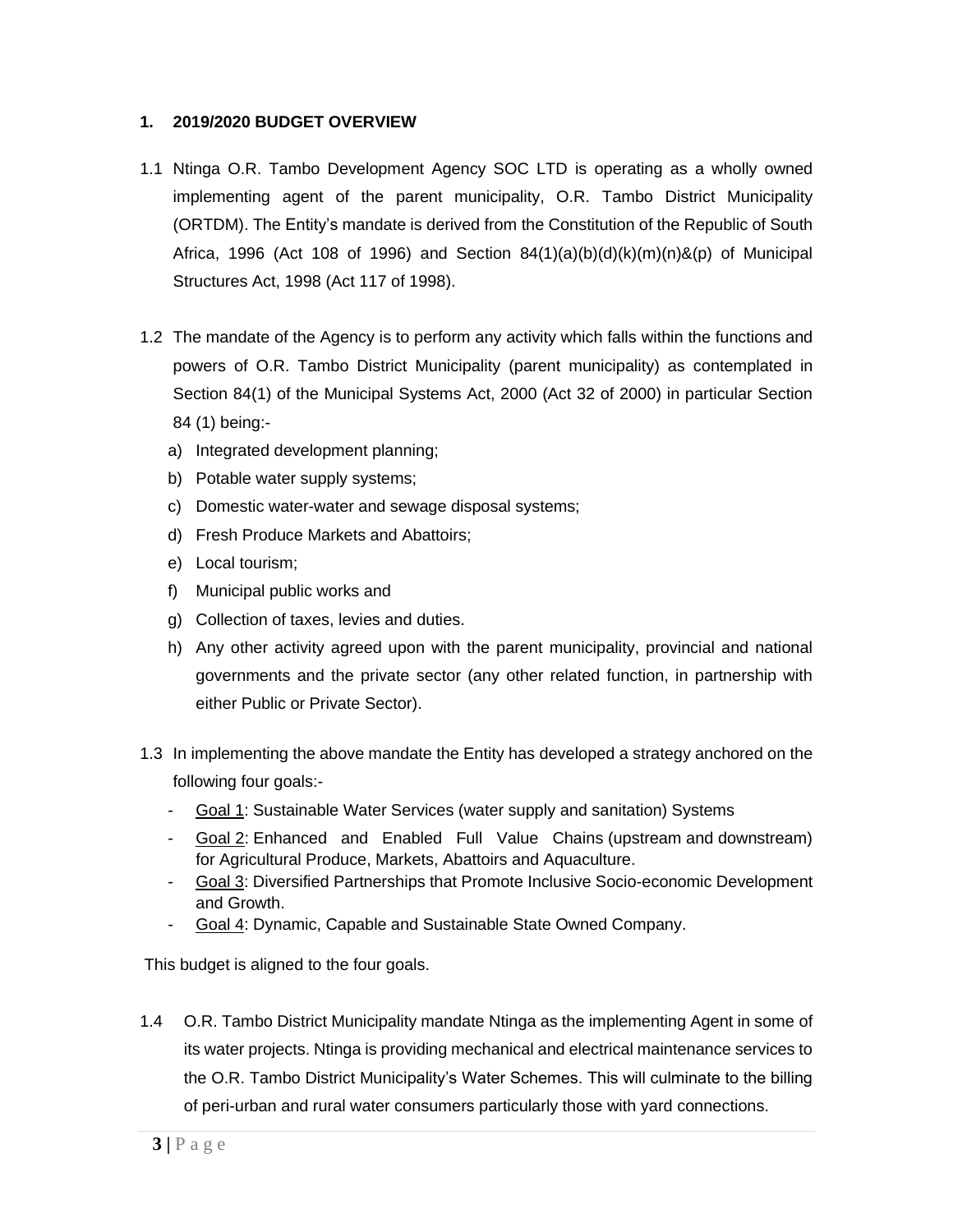- 1.5 Ntinga is to maximize return on the operations of its trading enterprises being the Farms, the Abattoir and the Fresh Produce Market. To this end the Entity is pursuing a strategic goal of enhancing and enabling full value chains using the available enterprises. Some of the functions will be carried out through strategic partnerships. The overarching strategy is to operate the trading enterprises as profitable and viable business centers.
- 1.6 Over the next three years Abattoir revenue is to increase from R11,8m to R15,9m in 2021/22. The number of units slaughtered at the abattoir is to increase significantly taking into account that the majority of the units will be coming from the Adam Kok Farms. The number of abattoir customers is set to increase by having amongst others retailers, supermarkets etc.
- 1.7 Over the next three years the Abattoir is projected to improve in its financial performance from a loss situation to profitability.
- 1.8 Over the next three years to 2021/2022 Fresh Produce Market revenue is to increase from R5.3m to R9.4m. All operational requirements at the market have been attended to. The market will be in a position to compete with other markets and be in position to attract producers to sell their produce through it.
- 1.9 Adam Kok Farms are to be the main source of supply for the abattoir. This proposed budget indicates that the farms are unable to generate enough revenue to cover their operation expenses. They are to be subsidized by other centers. Management will minimize operational costs by all means possible.

#### <span id="page-3-0"></span>**2. RESOLUTIONS**

In compliance with Local Government: Municipal Finance Management Act Section 87(1), the Board of Directors hereby approves the 2019/2020 budget of the Entity.

#### <span id="page-3-1"></span>**3. EXECUTIVE SUMMARY**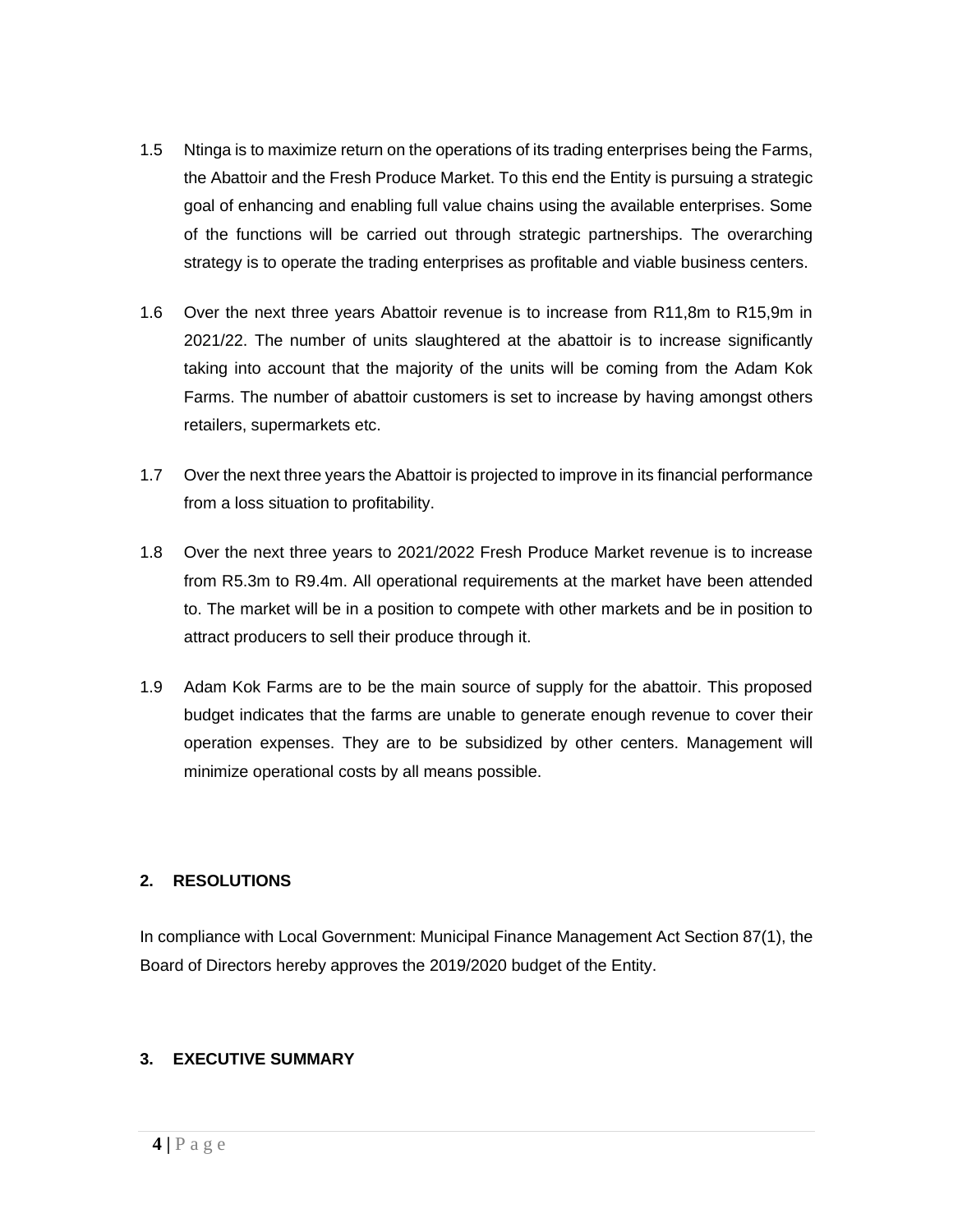The 2019/2020 operational annual budget amounts to R90.5m and capital budget amounts to R2.5m. This gives a total 2019/2020 budget of R93m compared to the 2018/2019 financial year budget of R108.4m.

Grant funding from the parent municipality for 2018/2019 financial year was R31.1m. For the 2019/2020 financial year, grant funding is projected at R38.9m.

Year to year budget increase is estimated to be approximately 10%. Invested funds will reduce through spending mainly on capital expenditure.

There is a 6.5% estimated increase in salaries and wages budget in the 2019/2020 budget.

Funds that are not readily required for operational requirements are invested in call deposits in line with the investment policy.

The entity does not have long term borrowings.

Net assets position is expected to be sound into the foreseeable future with assets exceeding liabilities.

### <span id="page-4-1"></span><span id="page-4-0"></span>**4. SUPPORTING DOCUMENTATION**

#### **4.1 Overview of annual budget process**

Annually the Entity and the parent municipality enter into a Service Delivery Agreement. This agreement is based on the mandate given to the Entity. As part of the integrated development plan of the parent municipality activities to be carried out by the entity are outlined. In addition to this, the Board of Directors develops and adopts a strategy of implementing the mandate. All of these are then used to inform budget proposals. Heads of departments prepare departmental budgets for submission to Chief Financial Officer for checking alignment with the strategy as well as consolidation.

The consolidated draft budget is then considered by committees of the board before it is discussed by the Board of Directors. Upon approval by the Board of Directors the budget is submitted to the parent municipality.

Where there are changes that are proposed by the parent municipality they are taken into account before the consolidated budget is tabled in Council before the end of March of each year. The consolidated budget is then taken for public consultation by the parent municipality.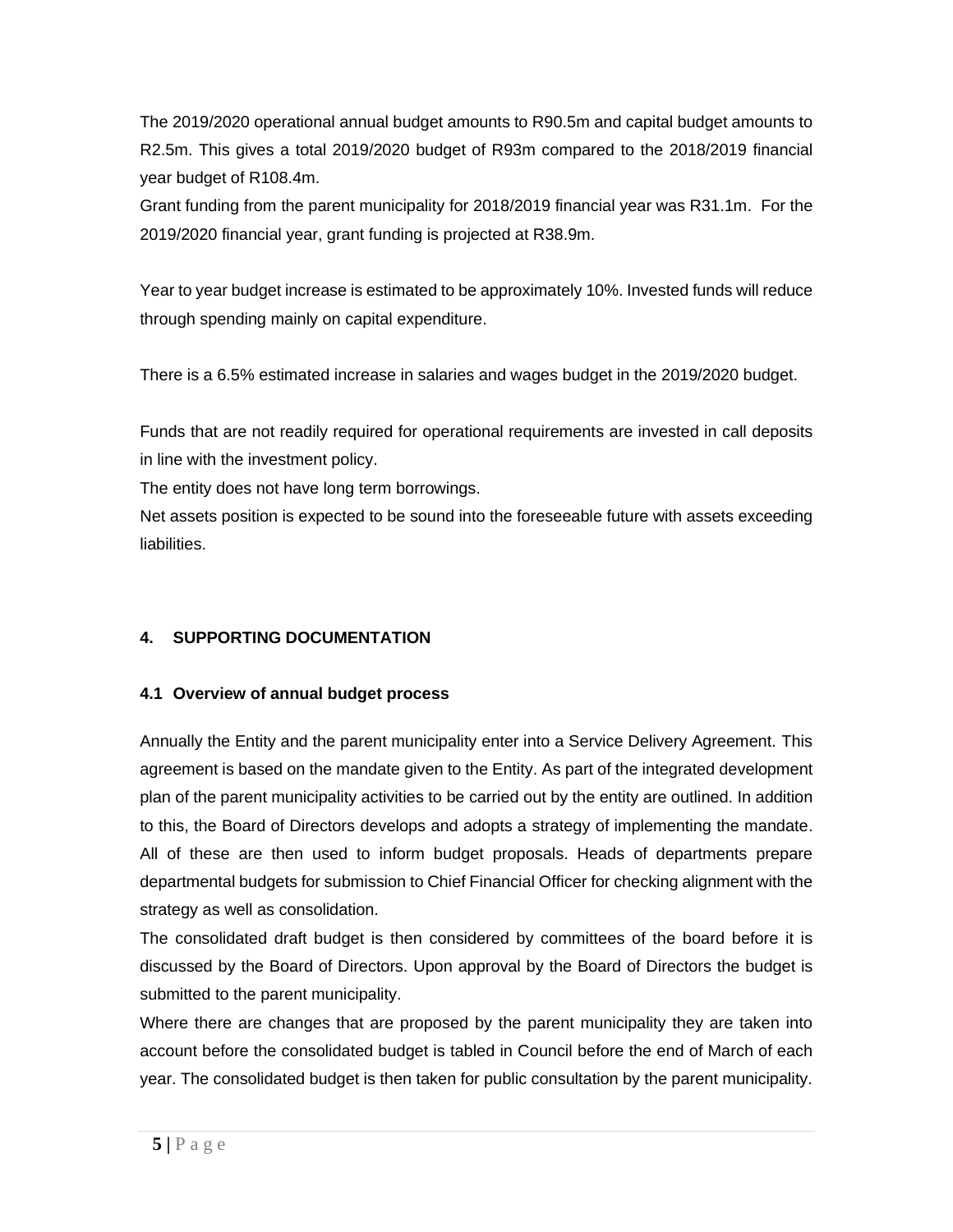Views of the community and key stakeholders are then considered by the Board of Directors before the final budget is adopted by the Board of Directors.

#### <span id="page-5-0"></span>**4.2 Overview of alignment of annual budget with service delivery agreement**

Ntinga is a wholly owned municipal entity of O.R. Tambo District Municipality. The parent municipality appoints the Board of Directors. As a means of oversight the parent municipality is represented in meetings of Board of Directors. Financial reports of the entity are submitted to the parent municipality monthly. Furthermore, quarterly performance reports and financial reports are subject of discussions by Council of the parent municipality. The entity is also subjected to Municipal Public Accounts Committee processes.

#### <span id="page-5-1"></span>**4.3 Overview of budget related policies**

Listed below are Ntinga's key budgeted related policies.

- Supply Chain Management Policy
- Asset management policy
- Credit control policy
- Fleet management policy
- Banking and Investment policy
- Leave policy
- Performance management policy
- Budget policy

#### <span id="page-5-2"></span>**4.4 Overview of budget assumptions**

The budget proposals are based on the following assumptions:-

- a) Medium Term Expenditure Framework (MTEF) Guide was used to inform some of the budget proposals.
- b) The parent municipality will commit to the Service Delivery Agreement.
- $\infty$ ) There will be natural disasters that will negatively impact on operations of the Entity.
- d) There will neither be abnormal interruptions nor disturbances in operations.
- e) There will be stability in the work force.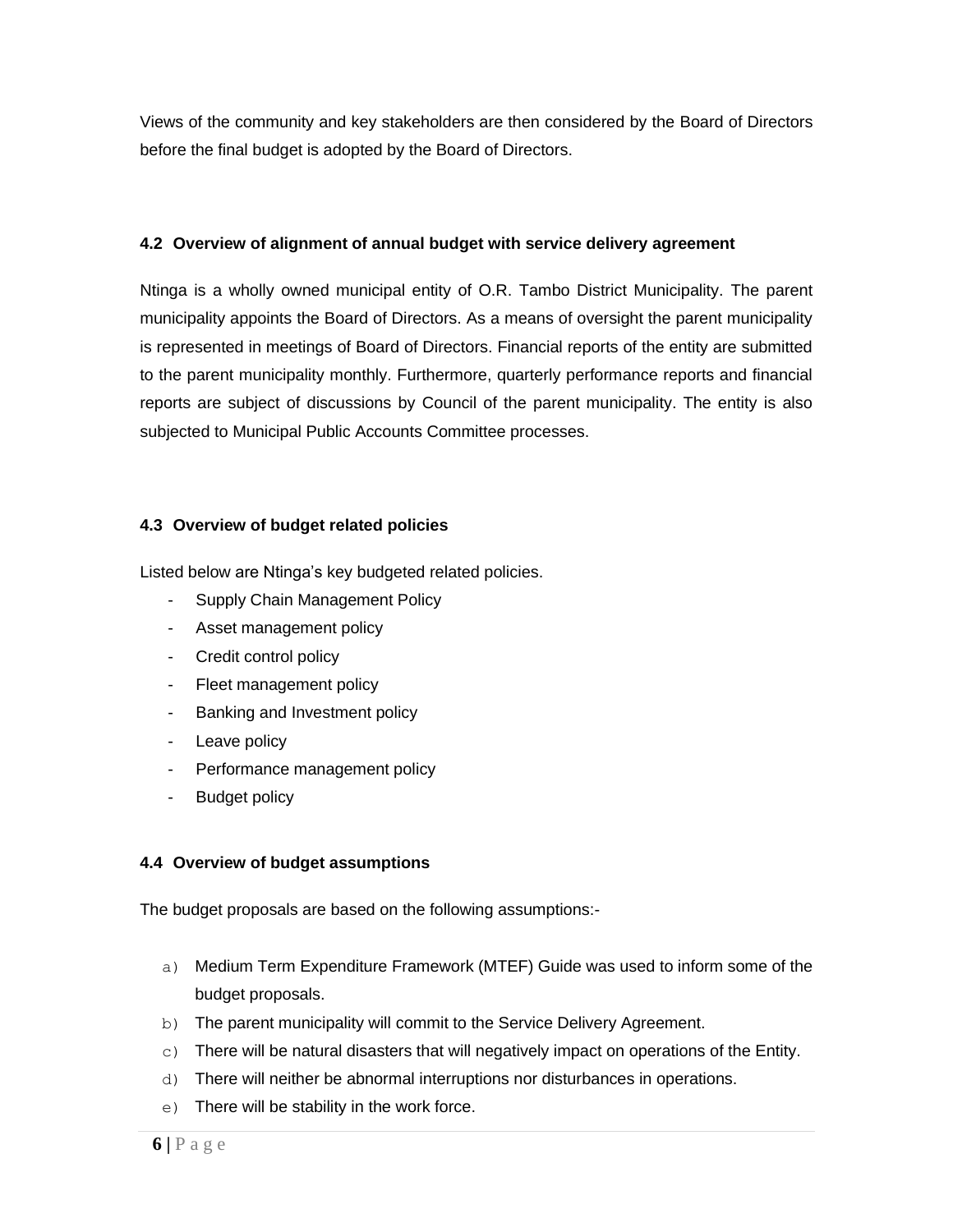- $f$ ) Year to year price increase is estimated to be approximately 10%. This is informed by the struggling economic outlook. Drought is expected to have adverse effect on future prices.
- $q$ ) The Entity has budgeted for depreciation in value of assets.

#### <span id="page-6-0"></span>**4.5 Overview of budget funding**

Bulk of the budget is funded from own revenue. Grant funding from the Parent Municipality is also applied to fund operational needs.

#### <span id="page-6-1"></span>**5. LEGISLATION COMPLIANCE STATUS**

Ntinga is fully implementing all legislation that is applicable to it. There are no delays in implementation and there is no application for such.

#### <span id="page-6-2"></span>**6. OTHER SUPPORTING DOCUMENTS**

#### **Additional information on expenditure**

- a) Accommodation and travel budget will be utilized for all employees within the institution. This is mainly based on travelling to be done by staff when performing their duties as well as training requirements and workshops that will be attended to skill and capacitate employees. With now operations under the state owned company form, expenditure on training of staff is expected to increase.
- b) Board and committees fees budget is set aside for board and committee meetings. It is expected that the Board and its Committees will hold the minimum of four meetings each during the year. The number of board members is expected to increase. The budget includes all board related expenses.

### <span id="page-6-3"></span>**7. QUALITY CERTIFICATION BY CHIEF EXECUTIVE OFFICER**

I, Loyiso Mbiko, Acting Chief Executive Officer of Ntinga O.R. Tambo Development Agency SOC LTD hereby certify that the 2019/2020 annual budget has been prepared in accordance with the Municipal Finance Management Act and the Regulations made under the Act, and that the annual budget is consistent with the integrated development plan of the parent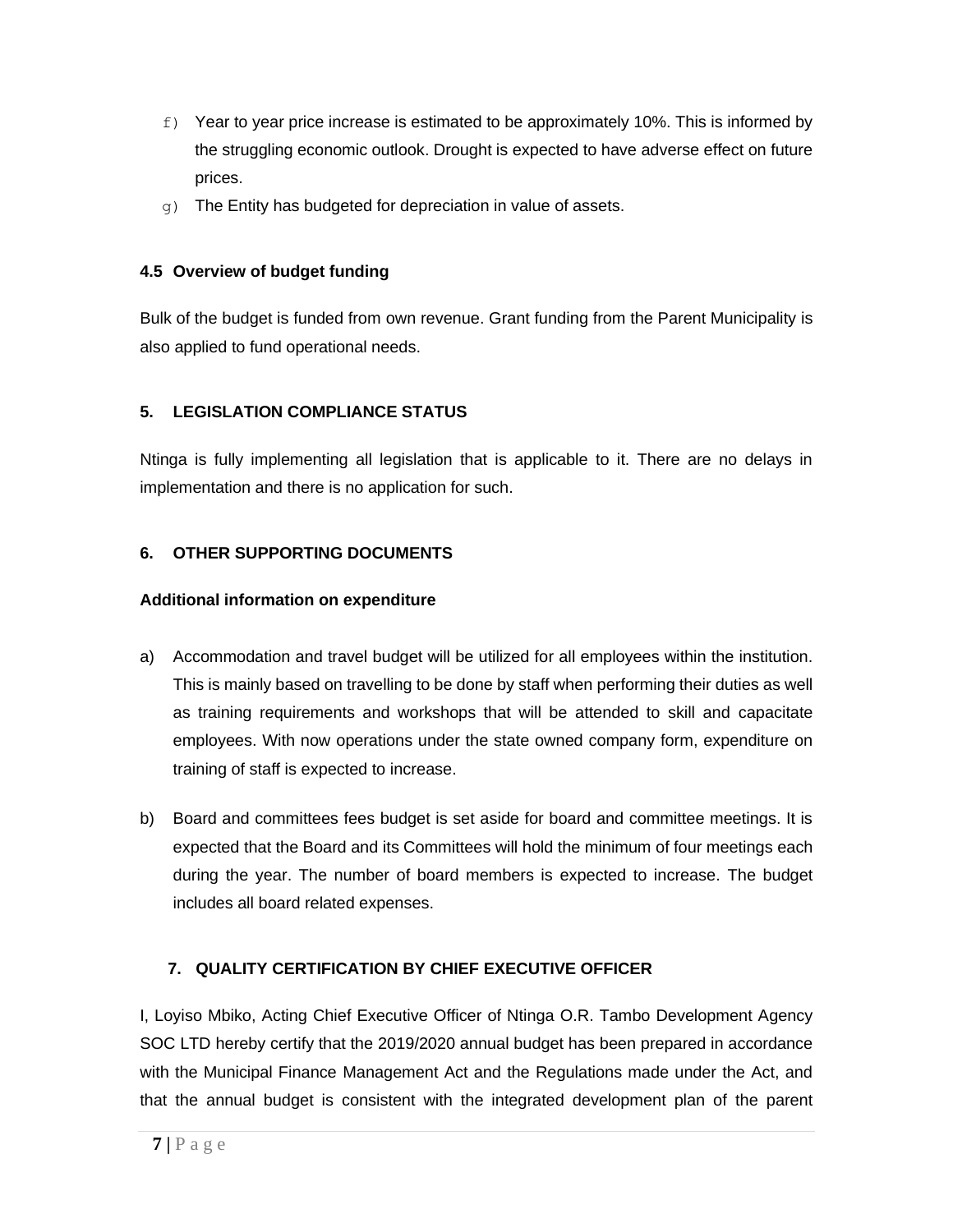municipality, the Entity's strategy and the service delivery agreement with the parent municipality of the entity.

Mr. L. Mbiko **Acting Chief Executive Officer**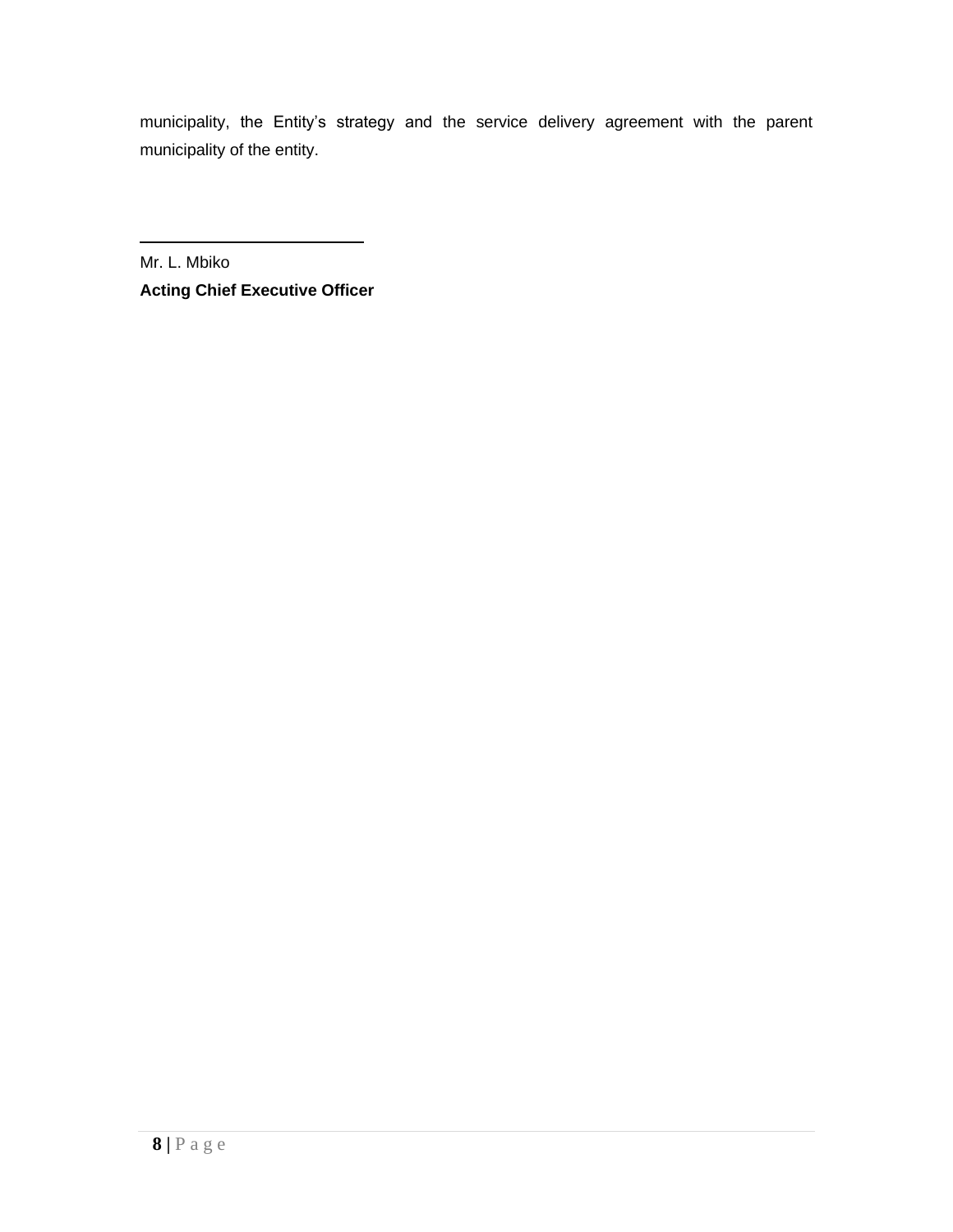## **8. Budget Tables**

## **8.1 Statement of Financial Performance**

<span id="page-8-0"></span>

| <b>Description</b>                                 | 2015/2016                 | 2016/2017                 | 2017/2018                        |                           | Current Year Budget 2018/19 |                              | 2019/20 Medium Term Revenue & Expenditure<br>Framework |                                 |                                 |
|----------------------------------------------------|---------------------------|---------------------------|----------------------------------|---------------------------|-----------------------------|------------------------------|--------------------------------------------------------|---------------------------------|---------------------------------|
| Rands                                              | <b>Audited</b><br>Outcome | <b>Audited</b><br>Outcome | <b>Audited</b><br><b>Outcome</b> | Original<br><b>Budget</b> | Adjusted<br><b>Budget</b>   | <b>Full Year</b><br>Forecast | <b>Budget year</b><br>2019/2020                        | <b>Budget year</b><br>2020/2021 | <b>Budget year</b><br>2021/2022 |
| <b>Revenue by Source</b>                           |                           |                           |                                  |                           |                             |                              |                                                        |                                 |                                 |
|                                                    |                           |                           |                                  |                           |                             |                              |                                                        |                                 |                                 |
| Abattoir Revenue                                   | 1,894,935                 | 2,607,022                 | 6,070,229                        | 31,941,738                | 18,557,000                  | 8,053,074                    | 11,878,450                                             | 14,270,445                      | 15,936,312                      |
| Dairy Farm Revenue                                 | 324,138                   | 255,149                   | 270,798                          |                           |                             |                              |                                                        |                                 |                                 |
| Kei Fresh Produce Market revenue                   |                           |                           | 1,220,277                        | 7,318,958                 | 6,831,805                   | 930,936                      | 5,367,348                                              | 8,408,566                       | 9,494,994                       |
| Interest earned - external investments             | 2,165,234                 | 3,053,611                 | 2,273,039                        | 2,500,000                 | 2,500,000                   | 1,233,975                    | 1,300,000                                              | 700,000                         | 700,000                         |
| Consultancy fees                                   | 685,511                   | 3,310,639                 | $\overline{\phantom{a}}$         | 16,521,739                | 15,584,035                  | 15,584,035                   | 13,931,667                                             | 12,216,667                      | 11,800,000                      |
| <b>Grant Transfers Recognised (ORTDM</b><br>GRANT) | 38,324,034                | 46,665,607                | 37,455,415                       | 27,053,509                | 28,659,460                  | 28,659,460                   | 38,914,399                                             | 41,654,177                      | 43,277,102                      |
| Donations received                                 |                           |                           | 506,577                          | 169,477                   | 668,691                     | 668,691                      |                                                        |                                 |                                 |
| Other revenue                                      | 343,311                   | 816,054                   | 256,066                          | 70,000                    | 90,000                      | 90,000                       | 50,000                                                 | 50,000                          | 50,000                          |
| Adam Kok Farms revenue                             |                           | 272,005                   | 5,082,140                        | 7,900,000                 | 7,900,000                   | 5,953,704                    | 1,400,000                                              | 1,540,000                       | 1,694,000                       |
| Water Services revenue                             |                           |                           | 1,858,745                        | 17,043,478                | 17,043,478                  | 17,435,679                   | 17,764,950                                             | 19,240,847                      | 21,275,298                      |
| Adjustments to biological assets                   | 5,295                     | 3,800                     | 4,285,693                        | 50,000                    | 70,000                      | 70,000                       | 70,000                                                 | 80,000                          | 100,000                         |
| Gains on disposal of PPE                           | 163,336                   | 237,146                   | 300,514                          |                           | 40,000                      | 40,000                       | 40,000                                                 | 40,000                          | 40,000                          |
| Decrease in provision for doubtful debts           | $\overline{\phantom{a}}$  |                           | 29,440                           |                           |                             |                              |                                                        |                                 |                                 |
| Donation of Assets by parent municipality          |                           |                           | 62,258,495                       |                           |                             |                              |                                                        |                                 | $\overline{\phantom{a}}$        |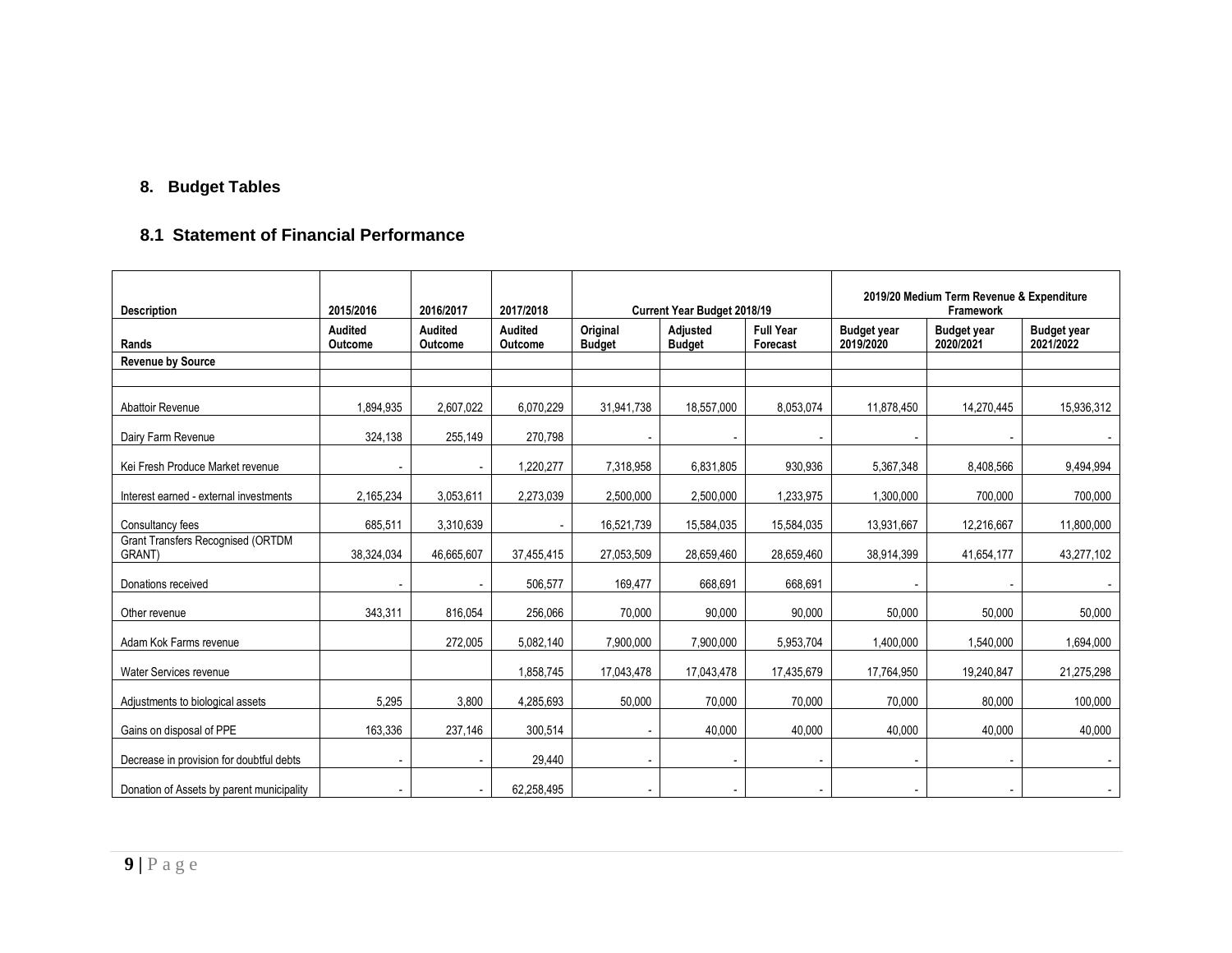| <b>Description</b>                                                      | 2015/2016                 | 2016/2017                 | 2017/2018                 |                           | <b>Current Year Budget 2018/19</b> |                              |                                 | 2019/20 Medium Term Revenue & Expenditure<br>Framework |                                 |  |  |
|-------------------------------------------------------------------------|---------------------------|---------------------------|---------------------------|---------------------------|------------------------------------|------------------------------|---------------------------------|--------------------------------------------------------|---------------------------------|--|--|
| Rands                                                                   | <b>Audited</b><br>Outcome | <b>Audited</b><br>Outcome | <b>Audited</b><br>Outcome | Original<br><b>Budget</b> | Adjusted<br><b>Budget</b>          | <b>Full Year</b><br>Forecast | <b>Budget year</b><br>2019/2020 | <b>Budget year</b><br>2020/2021                        | <b>Budget year</b><br>2021/2022 |  |  |
| <b>Total Revenue (excluding capital</b><br>transfers and contributions) | 43,905,794                | 57,221,033                | 121,867,428               | 110,568,899               | 97,944,470                         | 78,719,554                   | 90,716,814                      | 98,200,701                                             | 104,367,705                     |  |  |
| <b>Expenditure By Type</b>                                              |                           |                           |                           |                           |                                    |                              |                                 |                                                        |                                 |  |  |
| Employee related costs                                                  | 21,872,770                | 21,645,270                | 34,274,310                | 41,560,396                | 42,637,488                         | 40,823,238                   | 45,486,915                      | 49,228,943                                             | 52,621,648                      |  |  |
| <b>Board of Directors Allowances</b>                                    | 514,159                   | 318,002                   | 1,076,060                 | 1,250,000                 | 1,000,000                          | 640,520                      | 820,628                         | 861,659                                                | 904,742                         |  |  |
| Board of Directors Travelling,<br>Accommodation & other                 | 205,240                   | 684,888                   | 650,048                   | 510,000                   | 540,000                            | 540,000                      | 584,500                         | 640,950                                                | 702,945                         |  |  |
| Debt impairment                                                         | 61,391                    | 27,875                    | 387,582                   |                           |                                    |                              |                                 |                                                        |                                 |  |  |
| Depreciation                                                            | 1.222.893                 | 740,273                   | 4,016,134                 | 1,495,300                 | 4,723,570                          | 3,462,547                    | 3,723,570                       | 3,723,570                                              | 3,723,570                       |  |  |
| Assets impairment                                                       |                           |                           | 4,530,507                 |                           |                                    |                              |                                 |                                                        |                                 |  |  |
| Finance charges                                                         | 53,130                    | 16,569                    | 31,770                    | 60,000                    | 35,000                             |                              | 37,800                          | 41,580                                                 | 45,738                          |  |  |
| Repairs and Maintenance                                                 | 142,886                   | 113,324                   | 216,572                   | 240,000                   | 340,189                            | 4,089,401                    | 220,000                         | 238,480                                                | 243,320                         |  |  |
| <b>Fresh Produce Market Operations</b>                                  | 5,400,000                 | 5,939,781                 | 2,473,468                 | 3,771,836                 | 2,961,198                          | 4,786,910                    | 3,261,039                       | 3,357,582                                              | 3,654,296                       |  |  |
| <b>Abattoir Operations</b>                                              | 2,184,830                 | 3,008,047                 | 6,349,700                 | 27,407,729                | 15,006,832                         | 7,542,361                    | 3,722,163                       | 4,167,340                                              | 4,551,351                       |  |  |
| Dairy Farm Operations                                                   | 672.423                   | 720,638                   | 559,079                   |                           |                                    |                              |                                 |                                                        |                                 |  |  |
| Adam Kok Farms Operations                                               | 5,313,181                 | 7,936,689                 | 4,057,476                 | 5,738,500                 | 5,584,908                          | 7,197,628                    | 10,013,949                      | 11,660,844                                             | 12,989,188                      |  |  |
| <b>Water Services Operations</b>                                        | 233,922                   | 2,582,553                 | 1,069,899                 | 2,240,000                 | 3,150,000                          | 1,646,664                    | 3,860,800                       | 4,177,108                                              | 4,441,724                       |  |  |
| Special Projects (Transfers and Grants)                                 | 1,708,886                 | 1,248,391                 | 628,494                   | 15,690,319                | 13,065,623                         | 13,065,623                   | 9,913,043                       | 10,086,957                                             | 10,260,870                      |  |  |
| Other Operating Expenditure                                             | 5,075,960                 | 5,066,117                 | 6,666,902                 | 9,214,000                 | 8,162,500                          | 6,700,747                    | 8,762,871                       | 9,690,355                                              | 9,889,664                       |  |  |
| Adjustments to Biological Assets                                        | 78,900                    | 139,550                   | 310,844                   | 100,000                   | 150,000                            | 150,000                      | 150,000                         | 150,000                                                | 150,000                         |  |  |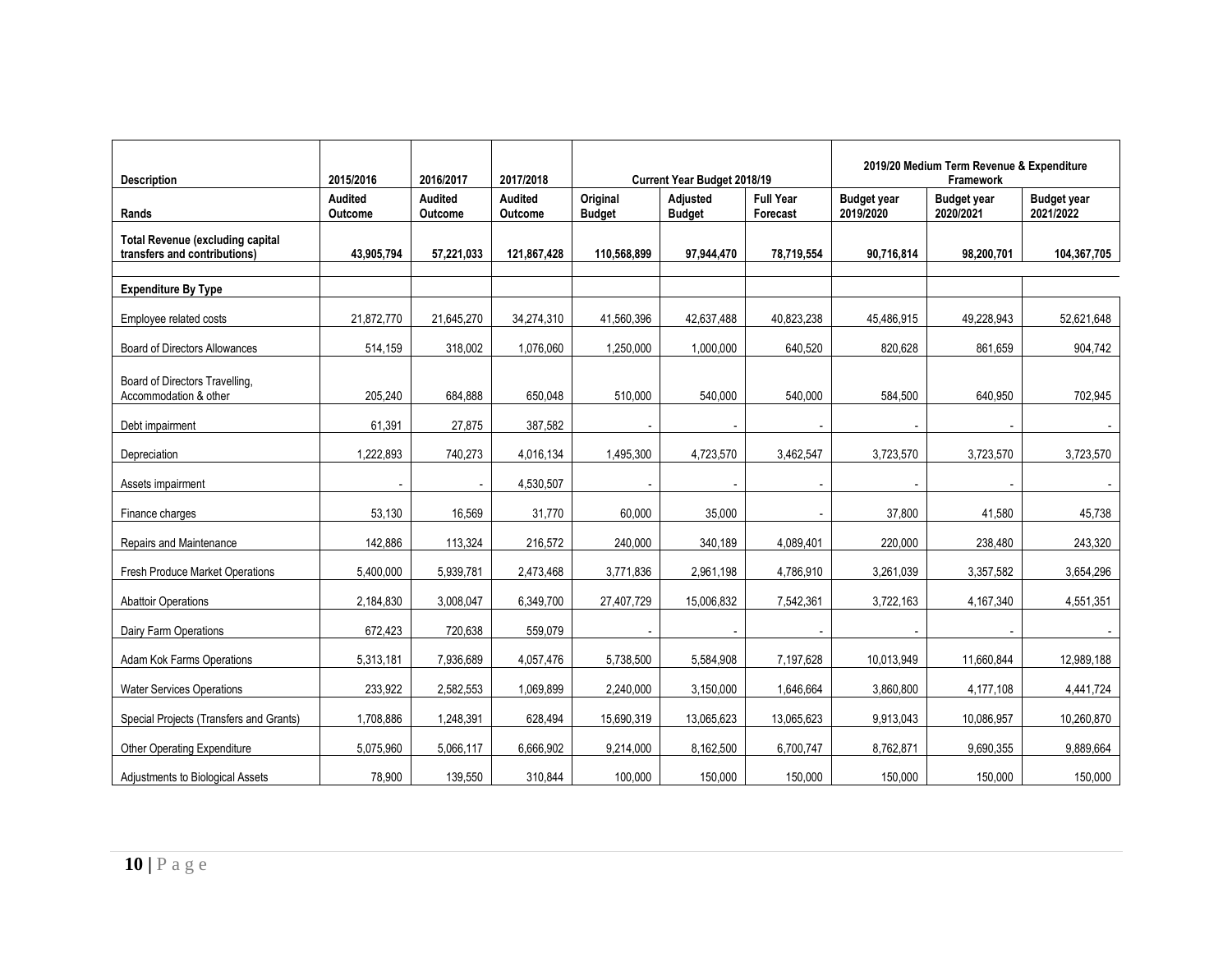| <b>Description</b>                                  | 2015/2016          | 2016/2017          | 2017/2018                 |                           | <b>Current Year Budget 2018/19</b> |                              | 2019/20 Medium Term Revenue & Expenditure<br>Framework |                                 |                                 |  |
|-----------------------------------------------------|--------------------|--------------------|---------------------------|---------------------------|------------------------------------|------------------------------|--------------------------------------------------------|---------------------------------|---------------------------------|--|
| Rands                                               | Audited<br>Outcome | Audited<br>Outcome | Audited<br><b>Outcome</b> | Original<br><b>Budget</b> | Adjusted<br><b>Budget</b>          | <b>Full Year</b><br>Forecast | <b>Budget year</b><br>2019/2020                        | <b>Budget year</b><br>2020/2021 | <b>Budget year</b><br>2021/2022 |  |
| <b>Total Expenditure</b>                            | 44,740,571         | 50,187,968         | 67,298,844                | 109,278,079               | 97,357,307                         | 90,645,638                   | 90,557,278                                             | 98,025,367                      | 104,179,056                     |  |
|                                                     |                    |                    |                           |                           |                                    |                              |                                                        |                                 |                                 |  |
| Surplus/ (Deficit) for the year                     | 834,777            | 7,033,065          | 54,568,585                | 1,290,820                 | 587,162                            | 11,926,084                   | 159,536                                                | 175,334                         | 188,649                         |  |
|                                                     |                    |                    |                           |                           |                                    |                              |                                                        |                                 |                                 |  |
| Income Tax                                          |                    | $\blacksquare$     | 1,866,427                 |                           |                                    |                              |                                                        |                                 |                                 |  |
|                                                     |                    |                    |                           |                           |                                    |                              |                                                        |                                 |                                 |  |
| <b>Profit After Tax</b>                             | 834,777            | 7,033,065          | 56,435,012                | 1,290,820                 | 587,162                            | 11,926,084                   | 159,536                                                | 175,334                         | 188,649                         |  |
|                                                     |                    |                    |                           |                           |                                    |                              |                                                        |                                 |                                 |  |
| Accumulated surplus at the beginning of<br>the year | 29,239,975         | 28,541,440         | 35,574,505                | 43,536,349                | 92,009,517                         | 92,009,517                   | 80,083,433                                             | 80,242,969                      | 80,418,303                      |  |
| Accumulated surplus at the end of the<br>year       | 28,405,198         | 35,574,505         | 92,009,517                | 44,827,169                | 92,596,679                         | 80,083,433                   | 80,242,969                                             | 80,418,303                      | 80,606,952                      |  |

# **8.2 Statement of Financial Position**

| <b>Description</b>        | 2015/2016                 | 2016/2017                  | 2017/2018                  | Current Year Budget 2018/2019                                                          |            |                                 | Medium Term Revenue and Expenditure Framework |                                 |            |  |
|---------------------------|---------------------------|----------------------------|----------------------------|----------------------------------------------------------------------------------------|------------|---------------------------------|-----------------------------------------------|---------------------------------|------------|--|
| Rands                     | <b>Audited</b><br>Outcome | Audited<br><b>Outcomes</b> | Audited<br><b>Outcomes</b> | Original<br><b>Full Year</b><br>Adjusted<br><b>Budget</b><br><b>Budget</b><br>Forecast |            | <b>Budget year</b><br>2019/2020 | <b>Budget year</b><br>2020/2021               | <b>Budget year</b><br>2021/2022 |            |  |
| <b>ASSETS</b>             |                           |                            |                            |                                                                                        |            |                                 |                                               |                                 |            |  |
| <b>Current assets</b>     |                           |                            |                            |                                                                                        |            |                                 |                                               |                                 |            |  |
| Cash and Cash Equivalents | 30,240,288                | 36,254,354                 | 30,880,253                 | 25,866,117                                                                             | 22,398,430 | 9,885,184                       | 15,292,744                                    | 19,096,222                      | 25,518,441 |  |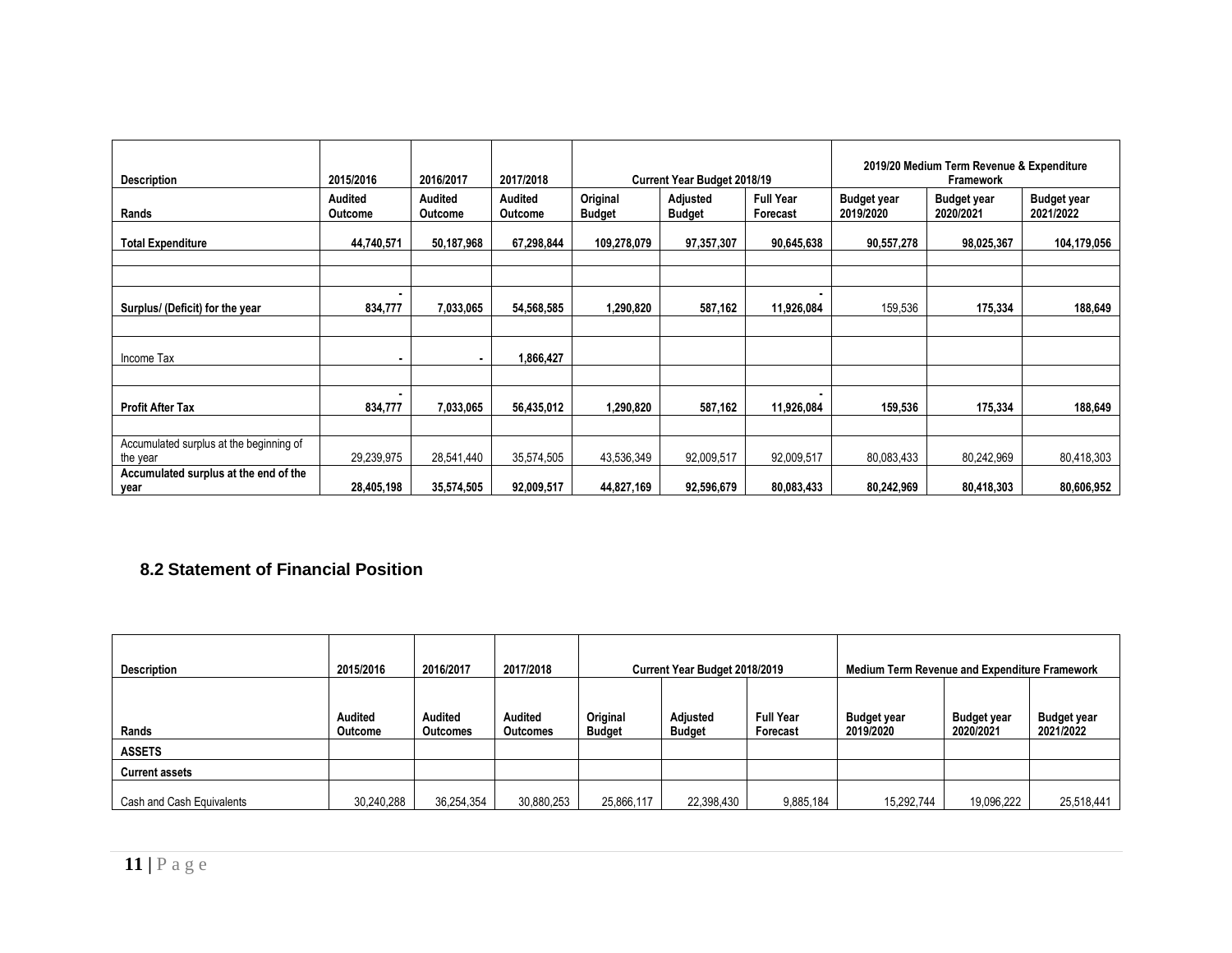|                                                              |                    |                                   |                                   |                           |                               |                              | Medium Term Revenue and Expenditure Framework |                                 |                                 |  |
|--------------------------------------------------------------|--------------------|-----------------------------------|-----------------------------------|---------------------------|-------------------------------|------------------------------|-----------------------------------------------|---------------------------------|---------------------------------|--|
| <b>Description</b>                                           | 2015/2016          | 2016/2017                         | 2017/2018                         |                           | Current Year Budget 2018/2019 |                              |                                               |                                 |                                 |  |
| Rands                                                        | Audited<br>Outcome | <b>Audited</b><br><b>Outcomes</b> | <b>Audited</b><br><b>Outcomes</b> | Original<br><b>Budget</b> | Adjusted<br><b>Budget</b>     | <b>Full Year</b><br>Forecast | <b>Budget year</b><br>2019/2020               | <b>Budget year</b><br>2020/2021 | <b>Budget year</b><br>2021/2022 |  |
| Receivables from Exchange Transactions                       | 1,600              | 20,899                            | 1,651,914                         | 1,100,000                 | 1,100,000                     | 1,100,000                    | 1,100,000                                     | 300,000                         | 200,000                         |  |
| Receivables from Non-Exchange<br>Transactions                | 875,729            | 6,208,828                         | 924,075                           | 200,000                   | 200,000                       | 200,000                      | 200,000                                       | 200,000                         | 150,000                         |  |
| Unpaid Conditional Government Grants and<br>Receipts         |                    |                                   |                                   |                           |                               |                              |                                               |                                 |                                 |  |
| Taxes                                                        |                    | 169,940                           | 1,866,427                         |                           | 1,866,427                     | 1,866,427                    |                                               |                                 |                                 |  |
| Inventory                                                    | 96,547             | 199,262                           | 982,361                           | 120,000                   | 120,000                       | 120,000                      | 900,000                                       | 900,000                         | 1,000,000                       |  |
| <b>Total current assets</b>                                  | 31,214,164         | 42,853,282                        | 36,305,031                        | 27,286,117                | 25,684,857                    | 13,171,611                   | 17,492,744                                    | 20,496,222                      | 26,868,441                      |  |
| Non current assets                                           |                    |                                   |                                   |                           |                               |                              |                                               |                                 |                                 |  |
| Property, plant and equipment                                | 3,526,999          | 4,265,631                         | 54,931,715                        | 19,581,053                | 61,317,201                    | 61,317,201                   | 59,610,630                                    | 59,773,630                      | 56,177,060                      |  |
| <b>Biological assets</b>                                     | 627,701            | 760,051                           | 11,232,450                        | 210,000                   | 11,362,450                    | 11,362,450                   | 9,345,450                                     | 6,638,450                       | 3,951,450                       |  |
| Intangible assets                                            | 37,294             | 814,289                           | 644,144                           | 200,000                   | 449,144                       | 449,144                      | 144,144                                       | $\sim$                          |                                 |  |
| Total non current assets                                     | 4,191,994          | 5,839,972                         | 66,808,310                        | 19,991,052                | 73,128,795                    | 73,128,795                   | 69,100,225                                    | 66,412,081                      | 60,128,510                      |  |
| <b>TOTAL ASSETS</b>                                          | 35,406,158         | 48.693.255                        | 103,113,341                       | 47,277,169                | 98,813,652                    | 86,300,406                   | 86.592.969                                    | 86,908,303                      | 86.996.952                      |  |
| <b>LIABILITIES</b>                                           |                    |                                   |                                   |                           |                               |                              |                                               |                                 |                                 |  |
| <b>Current liabilities</b>                                   |                    |                                   |                                   |                           |                               |                              |                                               |                                 |                                 |  |
| Current portion of long-term liabilities                     |                    | $\overline{\phantom{a}}$          |                                   |                           |                               |                              | $\blacksquare$                                |                                 |                                 |  |
| Taxes (VAT)                                                  | 191.996            |                                   | 588,611                           | 350.000                   | 350,000                       | 350.000                      | 350,000                                       | 390,000                         | 390.000                         |  |
| <b>Unspent Conditional Government Grants</b><br>and Receipts | 452.729            | 6,442,340                         | 1,766,208                         | 500.000                   |                               |                              |                                               |                                 |                                 |  |
| Payables from exchange transactions                          | 2,470,785          | 2,681,580                         | 5,157,797                         | 800,000                   | 3,000,000                     | 3,000,000                    | 3,200,000                                     | 3,300,000                       | 3.300.000                       |  |
| Payables from non-exchange transactions                      | 446,973            | 446,973                           | 446,973                           |                           | 446,973                       | 446,973                      |                                               | $\sim$                          |                                 |  |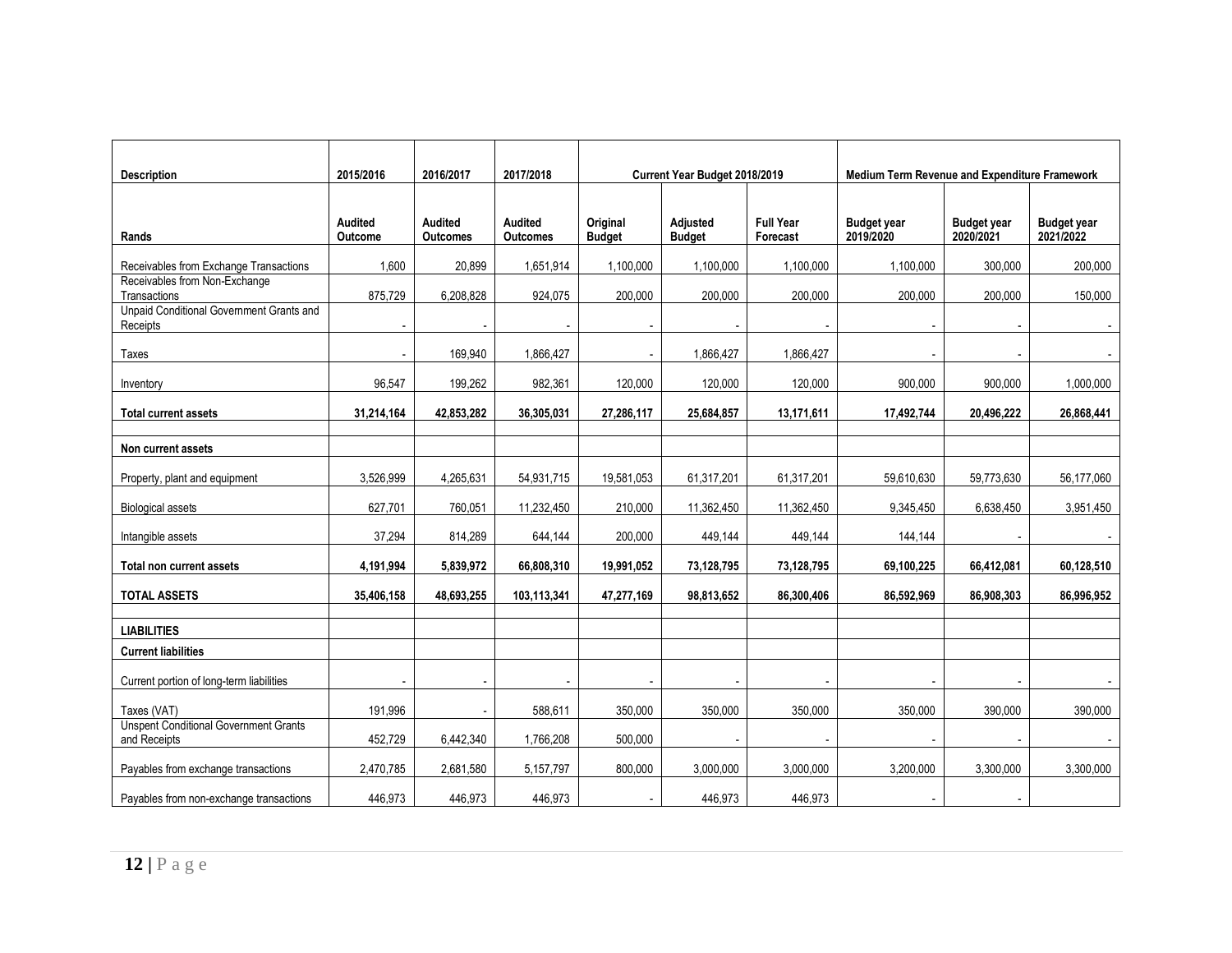| <b>Description</b>               | 2015/2016          | 2016/2017                  | 2017/2018                  |                           | Current Year Budget 2018/2019 |                              | Medium Term Revenue and Expenditure Framework |                                 |                                 |  |
|----------------------------------|--------------------|----------------------------|----------------------------|---------------------------|-------------------------------|------------------------------|-----------------------------------------------|---------------------------------|---------------------------------|--|
|                                  |                    |                            |                            |                           |                               |                              |                                               |                                 |                                 |  |
| Rands                            | Audited<br>Outcome | Audited<br><b>Outcomes</b> | <b>Audited</b><br>Outcomes | Original<br><b>Budget</b> | Adjusted<br><b>Budget</b>     | <b>Full Year</b><br>Forecast | <b>Budget year</b><br>2019/2020               | <b>Budget year</b><br>2020/2021 | <b>Budget year</b><br>2021/2022 |  |
| Current employee benefits        | 3,325,072          | 3,547,854                  | 3,144,234                  | 800,000                   | 2,420,000                     | 2,420,000                    | 2,800,000                                     | 2,800,000                       | 2,700,000                       |  |
| <b>Total current liabilities</b> | 6,887,555          | 13,118,747                 | 11,103,823                 | 2,450,000                 | 6,216,973                     | 6,216,973                    | 6,350,000                                     | 6,490,000                       | 6,390,000                       |  |
| Non current liabilities          |                    |                            |                            |                           |                               |                              |                                               |                                 |                                 |  |
| Borrowing                        |                    |                            |                            |                           | $\overline{\phantom{a}}$      |                              | ٠                                             |                                 |                                 |  |
| Total non current liabilities    |                    |                            |                            |                           |                               |                              |                                               |                                 |                                 |  |
| <b>TOTAL LIABILITIES</b>         | 6,887,555          | 13,118,747                 | 11,103,823                 | 2,450,000                 | 6,216,973                     | 6,216,973                    | 6,350,000                                     | 6,490,000                       | 6,390,000                       |  |
|                                  |                    |                            |                            |                           |                               |                              |                                               |                                 |                                 |  |
| <b>NET ASSETS</b>                | 28,518,603         | 35,574,508                 | 92,009,518                 | 44,827,169                | 92,596,679                    | 80,083,433                   | 80,242,969                                    | 80,418,303                      | 80,606,952                      |  |
| <b>COMMUNITY WEALTH/EQUITY</b>   |                    |                            |                            |                           |                               |                              |                                               |                                 |                                 |  |
| Accumulated Surplus/(Deficit)    | 28,518,603         | 35,574,508                 | 92,009,518                 | 44,827,169                | 92,596,679                    | 80,083,433                   | 80,242,969                                    | 80,418,303                      | 80,606,952                      |  |
| TOTAL COMMUNITY WEALTH/EQUITY    | 28,518,603         | 35,574,508                 | 92,009,518                 | 44,827,169                | 92,596,679                    | 80,083,433                   | 80,242,969                                    | 80,418,303                      | 80,606,952                      |  |

### **8.3 Cash-Flow Statement**

| <b>Description</b>                                   | 2015/2016          | 2016/2017          | 2017/2018          | <b>Current Year 2018/2019</b> |                           |                              | <b>Medium Term Revenue and Expenditure Framework</b> |                                 |                                 |  |
|------------------------------------------------------|--------------------|--------------------|--------------------|-------------------------------|---------------------------|------------------------------|------------------------------------------------------|---------------------------------|---------------------------------|--|
| Rands                                                | Audited<br>Outcome | Audited<br>Outcome | Audited<br>Outcome | Original<br>Budget            | Adjusted<br><b>Budget</b> | <b>Full Year</b><br>Forecast | <b>Budget year</b><br>2019/2020                      | <b>Budget year</b><br>2020/2021 | <b>Budget year</b><br>2021/2022 |  |
| <b>CASH FLOW FROM OPERATING</b><br><b>ACTIVITIES</b> |                    |                    |                    |                               |                           |                              |                                                      |                                 |                                 |  |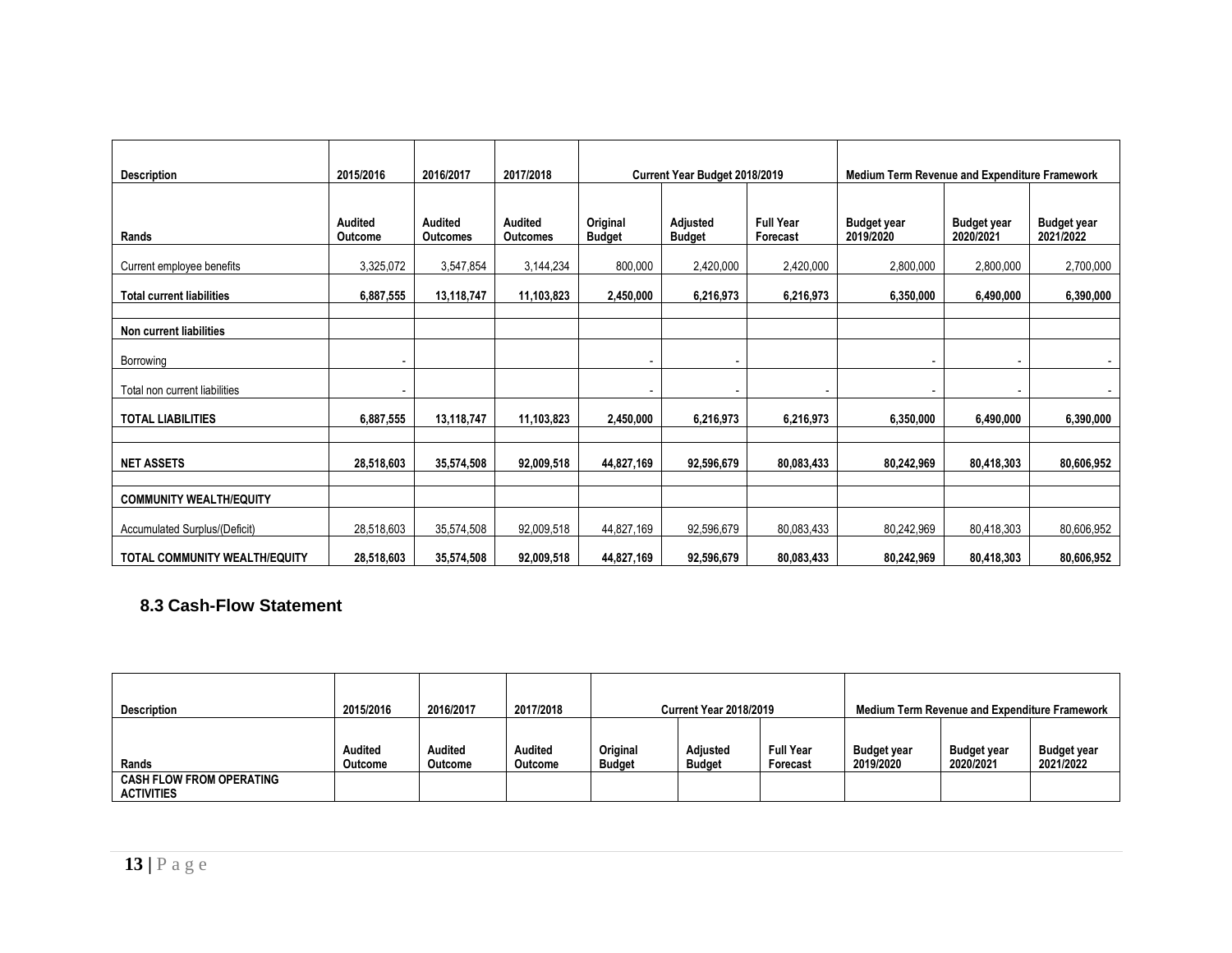| <b>Description</b>                                         | 2015/2016          | 2016/2017          | 2017/2018                 |                           | <b>Current Year 2018/2019</b> |                              |                                 | Medium Term Revenue and Expenditure Framework |                                 |
|------------------------------------------------------------|--------------------|--------------------|---------------------------|---------------------------|-------------------------------|------------------------------|---------------------------------|-----------------------------------------------|---------------------------------|
|                                                            |                    |                    |                           |                           |                               |                              |                                 |                                               |                                 |
| Rands                                                      | Audited<br>Outcome | Audited<br>Outcome | <b>Audited</b><br>Outcome | Original<br><b>Budget</b> | Adjusted<br><b>Budget</b>     | <b>Full Year</b><br>Forecast | <b>Budget year</b><br>2019/2020 | <b>Budget year</b><br>2020/2021               | <b>Budget year</b><br>2021/2022 |
| <b>Receipts</b>                                            |                    |                    |                           |                           |                               |                              |                                 |                                               |                                 |
| Sales of goods and services                                | 2.811.091          | 1,127,787          | 12,597,748                | 80,795,913                | 50,332,283                    | 32,373,393                   | 50.342.415                      | 55,676,524                                    | 60,200,603                      |
| Grants and public contributions                            | 43,770,428         | 47,248,480         | 43,778,466                | 27,222,986                | 28,659,460                    | 28,659,460                   | 38,914,399                      | 41,654,177                                    | 43,277,102                      |
| Interest                                                   | 2,165,234          | 3,053,611          | 2,273,039                 | 2,500,000                 | 2,500,000                     | 1,233,975                    | 1,300,000                       | 700,000                                       | 700,000                         |
| Payments                                                   |                    |                    |                           |                           |                               |                              |                                 |                                               |                                 |
| Suppliers and employees                                    | 42,828,533         | 37,195,442         | 62,256,404                | 98,329,007                | 78,899,512                    | 72,187,843                   | 82,709,454                      | 92,265,643                                    | 97,679,748                      |
| Finance charges                                            | 53,130             | 16,569             | 31,770                    | 60,000                    | 35,000                        | 35,000                       | 37,800                          | 41,580                                        | 45,738                          |
| <b>Transfers and Grants</b>                                | 5,400,000          | 5,939,781          |                           | $\blacksquare$            | $\overline{\phantom{a}}$      |                              | $\overline{\phantom{a}}$        |                                               |                                 |
| <b>NET CASH FROM/(USED) OPERATING</b><br><b>ACTIVITIES</b> | 465.090            | 8,278,086          | 3.638.921                 | 12,129,892                | 2,557,232                     | 9.956.014                    | 7.809.560                       | 5,723,478                                     | 6,452,219                       |
| <b>CASH FLOWS FROM INVESTING</b><br><b>ACTIVITIES</b>      |                    |                    |                           |                           |                               |                              |                                 |                                               |                                 |
| Proceeds on disposal of Property, Plant and<br>Equipment   | 303,967            | 539,088            | 607,921                   | 120,000                   | 85,000                        | 85,000                       | 120,000                         | 65,000                                        | 65,000                          |
| Proceeds on disposal of Biological Assets                  | 60,186             | 49,900             | 2,210,953                 | $\blacksquare$            |                               |                              | $\blacksquare$                  |                                               | $\sim$                          |
| Purchase of Intangible Assets                              |                    | 805,184            |                           | 200,000                   | 292,472                       | 292,472                      |                                 | 90,000                                        |                                 |
| Purchase of Biological Assets                              | 152,981            | 318,000            | 1,203,766                 | 210,000                   | 210,000                       | 210,000                      | 700,000                         |                                               |                                 |
| Purchase of Property, Plant and Equipment                  | 330,387            | 1,729,822          | 4,612,167                 | 9,553,000                 | 10,621,583                    | 10,621,583                   | 1,822,000                       | 1,895,000                                     | 95,000                          |
| <b>NET CASH FROM/(USED) INVESTING</b><br><b>ACTIVITIES</b> | 119,216            | 2,264,020          | 2,997,060                 | 9,843,000                 | 11,039,055                    | 11,039,055                   | 2,402,000                       | 1,920,000                                     | 30,000                          |
| <b>CASH FLOWS FROM FINANCING</b><br><b>ACTIVITIES</b>      |                    |                    |                           |                           |                               |                              |                                 |                                               |                                 |
| Receipts                                                   |                    |                    |                           |                           |                               |                              |                                 |                                               |                                 |
|                                                            |                    |                    |                           |                           |                               |                              |                                 |                                               |                                 |